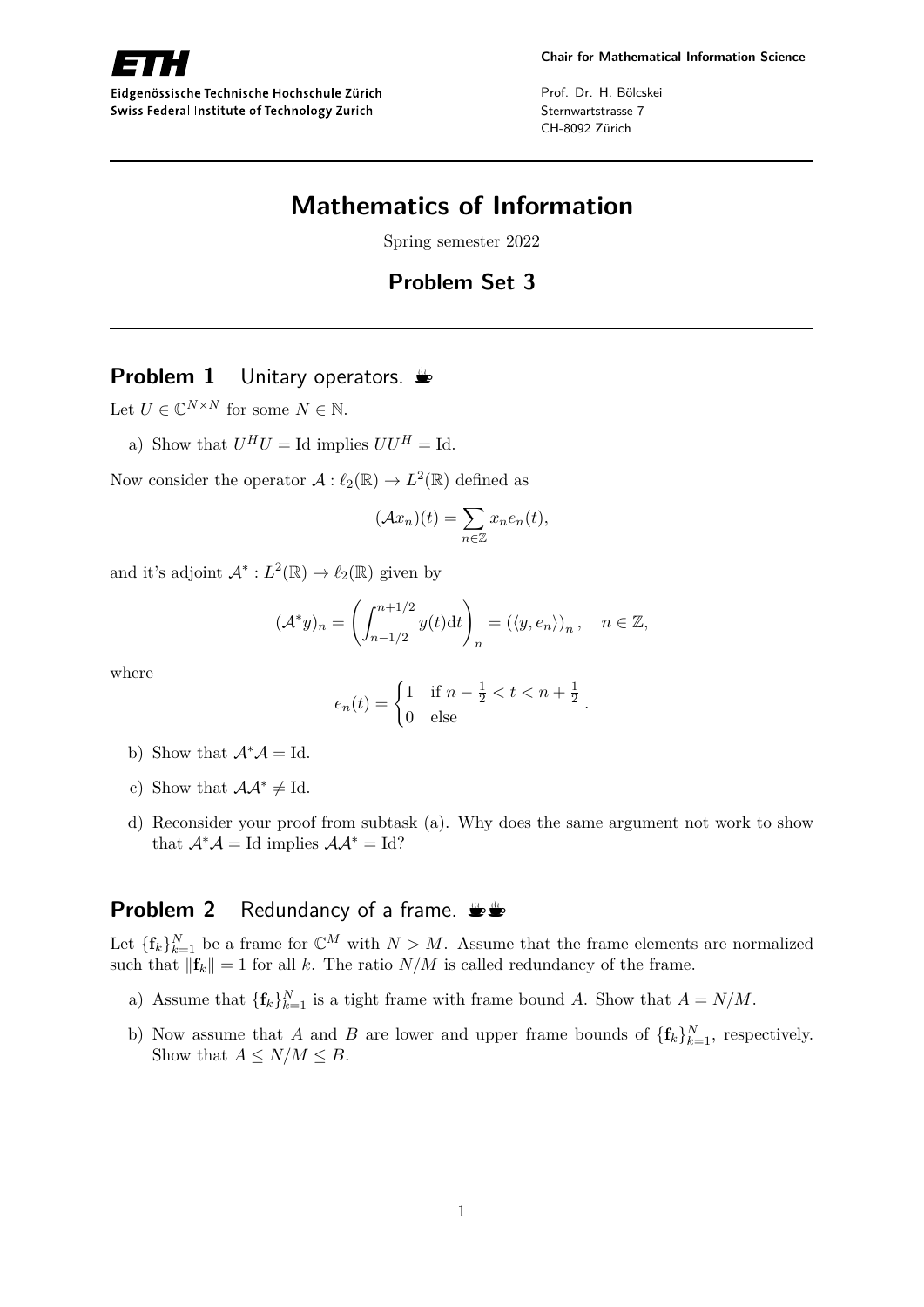## **Problem 3** Frame expansion with noise.

Let  ${\{\mathbf{g}_j\}}_{j=1}^M$  be a tight frame for  $\mathbb{C}^N$   $(N \leq M)$  with  $\|\mathbf{g}_j\| = 1$  for all  $1 \leq j \leq M$ . We know that every  $f \in \mathbb{C}^N$  can be perfectly reconstructed from its frame expansion coefficients according to

$$
\mathbf{f} = \frac{1}{A} \sum_{j=1}^{M} \langle \mathbf{f}, \mathbf{g}_j \rangle \mathbf{g}_j,
$$

where  $A = M/N$ . Now, assume that the frame expansion coefficients are subject to noise:

$$
\langle \mathbf{f}, \mathbf{g}_j \rangle \to \langle \mathbf{f}, \mathbf{g}_j \rangle + w_j
$$

where  $\{w_j\}_{j=1}^M$  are independent, zero-mean random variables with variance  $N_0$  each. After reconstruction, we obtain in this case

$$
\mathbf{f}_{\mathbf{w}} = \frac{1}{A} \sum_{j=1}^{M} (\langle \mathbf{f}, \mathbf{g}_j \rangle + w_j) \mathbf{g}_j.
$$

Compute the mean squared error (MSE) of the noisy reconstruction, defined as  $\mathbb{E}\{\|\mathbf{f} - \mathbf{f}_{w}\|^2\}$ . How does the MSE depend on the redundancy  $r = M/N$ ? Give an interpretation of the result.

## **Problem 4** DFT as a signal expansion.  $\psi$

The Discrete Fourier Transform (DFT) of an *N*-point signal  $f(n)$ ,  $n = 0, 1, \ldots, N-1$ , is defined as

$$
\hat{f}(k) = \frac{1}{\sqrt{N}} \sum_{n=0}^{N-1} f(n) e^{-i2\pi \frac{k}{N}n}
$$

Find the corresponding inverse transform and show that the DFT can be interpreted as a signal expansion in  $\mathbb{C}^N$ .

## **Problem 5** Weyl-Heisenberg systems.  $\mathbf{L}$

For this problem we use the two-indices notation  $f_{x,y}$  to denote time-frequency shifts, that is, if  $f: \mathbb{R} \to \mathbb{C}$  is a function and  $x, y \in \mathbb{R}$ , then we shall write  $f_{x,y}(t) = e^{2\pi i y t} f(t-x)$ .

You may use — without proof — that for all  $f, h \in L^2(\mathbb{R})$  the function  $(x, y) \mapsto \langle f, h_{x,y} \rangle$  is an  $L^2(\mathbb{R}^2)$  function, that is

$$
\int_{\mathbb{R}^2} |\langle f, h_{x,y} \rangle|^2 \, \mathrm{d}x \, \mathrm{d}y < \infty.
$$

Furthermore, you may also use  $-$  without proof  $-$  the following identity:

$$
\int_{\mathbb{R}^2} \langle f, g_{x,y} \rangle \overline{\langle u, v_{x,y} \rangle} \, dx \, dy = \langle f, u \rangle \overline{\langle g, v \rangle} \quad \text{for all } f, g, u, v \in L^2(\mathbb{R}).
$$
 (IR)

a) Consider a Weyl-Heisenberg system  $\mathcal{G} = \{g_{mT,nF}\}_{m,n\in\mathbb{Z}}$  with time-frequency parameters  $T > 0$  and  $F > 0$ . Assume that  $\mathcal G$  is a frame for  $L^2(\mathbb R)$ . Let S be the corresponding frame operator and  $\tilde{g} = \mathbb{S}^{-1}g$  the canonical dual function. We know that  $\tilde{\mathcal{G}} = {\{\tilde{g}_{mT,nF}\}}_{m,n \in \mathbb{Z}}$  is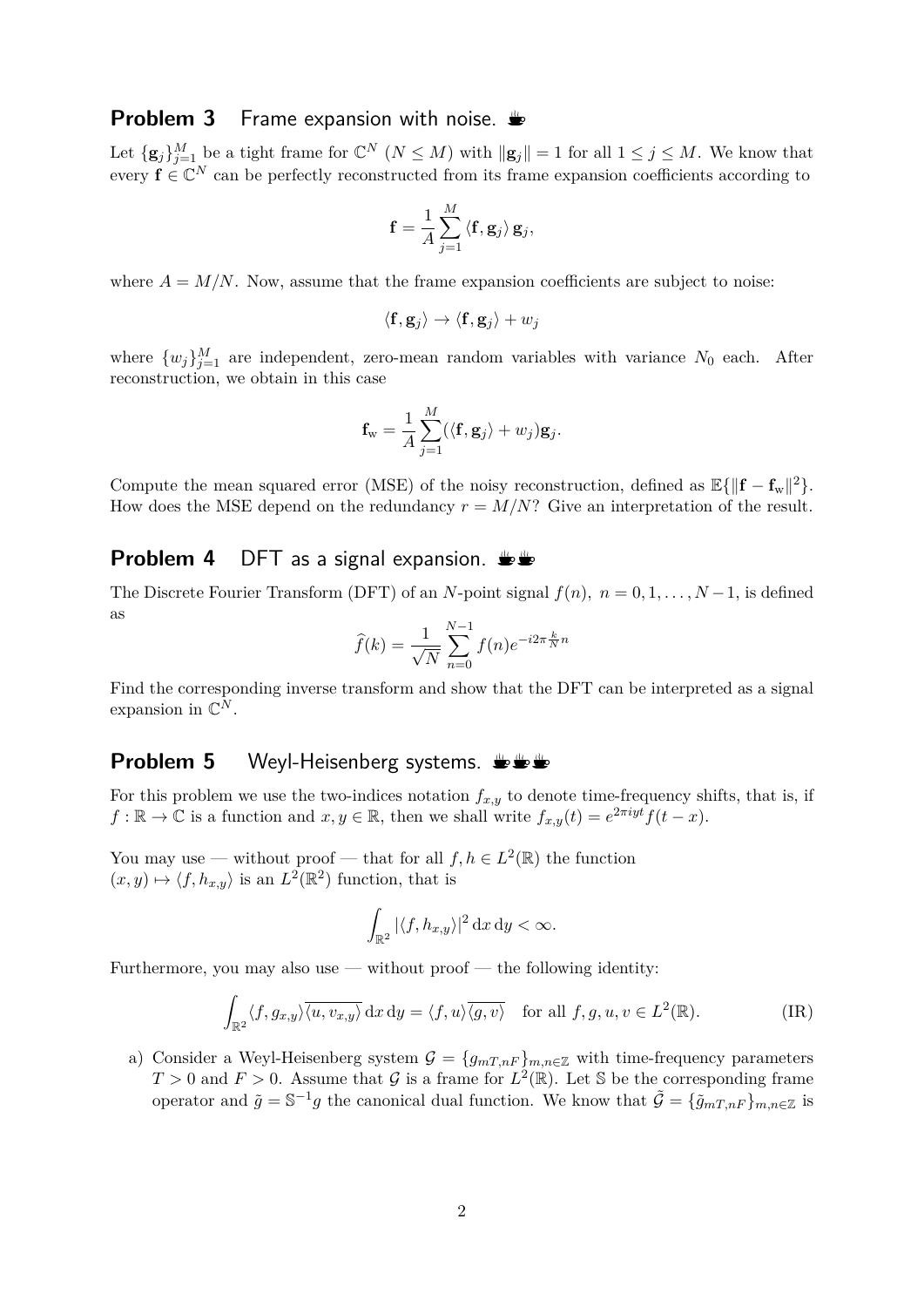the canonical dual frame to  $\mathcal{G}$ , and that the following reconstruction formula holds:

$$
f = \sum_{m,n \in \mathbb{Z}} \langle f, \tilde{g}_{mT,nF} \rangle g_{mT,nF} \quad \text{for all } f \in L^2(\mathbb{R}).
$$

Using this reconstruction formula, prove that

$$
\langle f, h \rangle = \sum_{m,n \in \mathbb{Z}} \langle f, \tilde{g}_{m} \rangle_{m} + x_{n} \langle g_{m} \rangle_{m} + x_{n} \langle h, h \rangle \tag{1}
$$

for all  $f, h \in L^2(\mathbb{R})$  and all  $x, y \in \mathbb{R}$ .

[Hint: Expand  $f_{-x,-y}$  using the reconstruction formula, and then take the inner product of both sides with *h*−*x,*−*y*.]

b) By integrating both sides of (1) over  $(x, y) \in [0, T) \times [0, F)$  for a fixed pair of functions *f* and *h*, show that  $\langle g, \tilde{g} \rangle = TF$ . Justify the validity of any manipulations you do by verifying the following absolute convergence property:

$$
\sum_{m,n\in\mathbb{Z}}\int_0^F\int_0^T\left|\langle f,\tilde{g}_{mT+x,nF+y}\rangle\langle g_{mT+x,nF+y},h\rangle\right|\,\mathrm{d}x\,\mathrm{d}y<\infty.
$$

[Hint: For both calculations, rewrite the resulting expression as an integral over  $\mathbb{R}^2$  which does not involve infinite summation.]

c) Assume the following result from the lectures without proof:

**Lemma 1** *Denote by* K *a countable index set. Let*  $\{h_k\}_{k\in\mathcal{K}}$  *be a frame for a Hilbert space*  $\mathcal{H}$  and  ${\{\tilde{h}_k\}_{k\in\mathcal{K}}}$  its canonical dual frame. For a fixed  $z \in \mathcal{H}$ , let  $c_k = \langle z, \tilde{h}_k \rangle$  so that  $z = \sum_{k \in \mathcal{K}} c_k h_k$ *. If it is possible to find scalars*  $\{a_k\}_{k \in \mathcal{K}}$  such that  $z = \sum_{k \in \mathcal{K}} a_k h_k$ , then we *must have*

$$
\sum_{k \in \mathcal{K}} |a_k|^2 = \sum_{k \in \mathcal{K}} |c_k|^2 + \sum_{k \in \mathcal{K}} |c_k - a_k|^2.
$$

Find two distinct sets  $\{a_{m,n}\}_{m,n\in\mathbb{Z}}$  such that  $g = \sum_{m,n\in\mathcal{K}} a_{m,n} g_{m,n} g_{m,n}$ , and then use the Lemma to deduce that  $TF \leq 1$ .

#### **Problem 6** Recovery. **Solution**

We consider functions of the form

$$
x = \sum_{n \in \mathbb{Z}} c_n \phi(\cdot - n), \tag{2}
$$

where  $T > 0$ ,  $\{c_n\}_{n \in \mathbb{Z}} \in \ell^2(\mathbb{Z})$ , and  $\phi : \mathbb{R} \to \mathbb{R}$  are such that (2) converges unconditionally in  $L^2(\mathbb{R})$ , but otherwise arbitrary. In many cases such functions can be recovered from samples taken at integer multiples of *T*, even though they do not need to be bandlimited.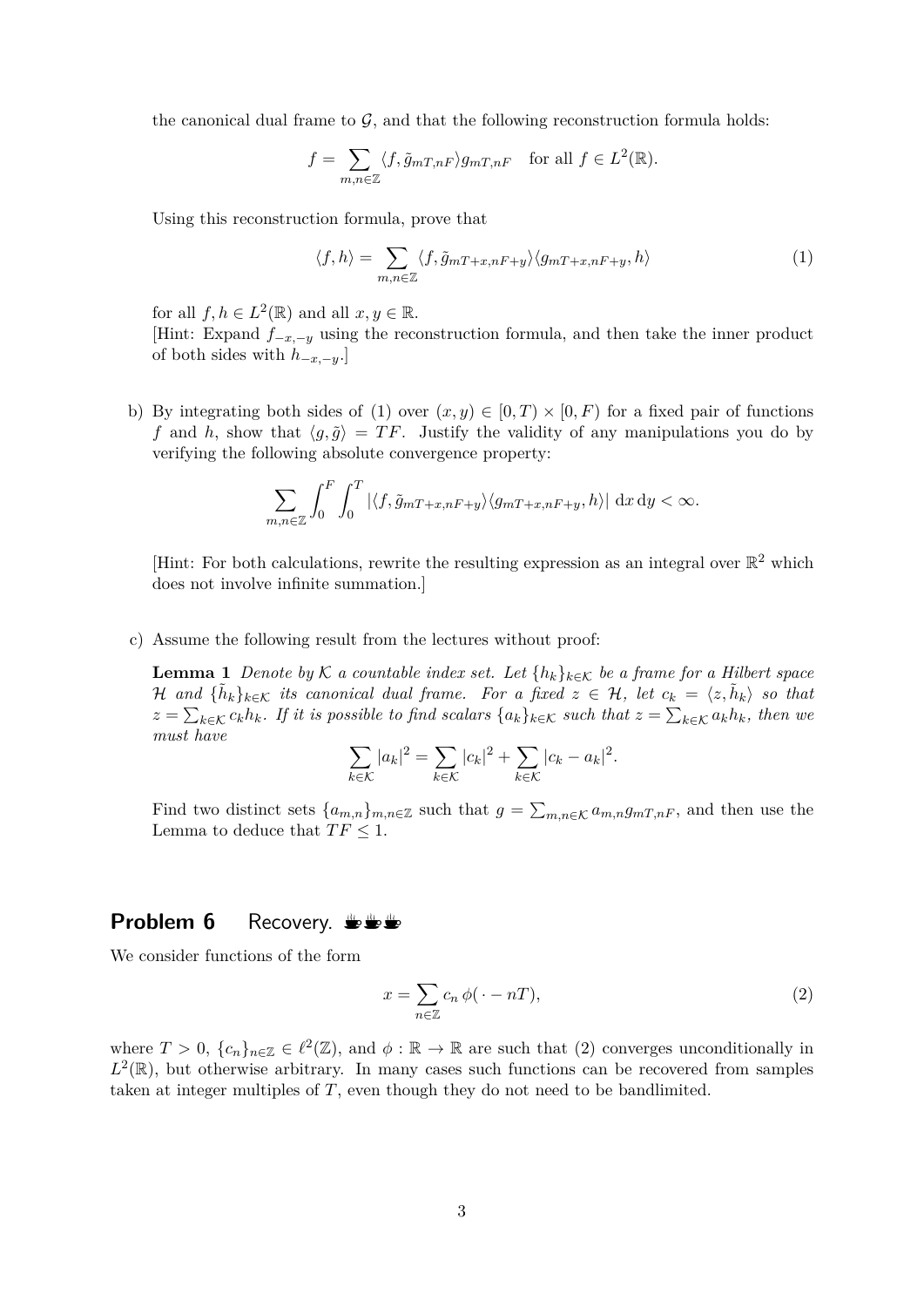a) Fix  $T > 0$  and consider the function

$$
x(t) = \begin{cases} 1, & 0 \le t < T \\ 2, & T \le t < 2T \\ 1, & 2T \le t < 3T \\ 4, & 3T \le t < 4T \\ 0, & \text{else} \end{cases} \quad t \in \mathbb{R}.
$$
 (3)

- (i) Sketch *x* on the interval  $[-T, 5T]$ , and show that *x* can be written in the form (2) by specifying suitable  $\{c_n\}_{n\in\mathbb{Z}}$  and  $\phi$ .
- (ii) By explicitly computing the Fourier transform of  $x$  in (3), show that this  $x$  is not bandlimited. You may use — without proof — the fact that the set of zeros of a trigonometric polynomial is discrete.
- (iii) Note that *x* can be reconstructed from the samples  $\{x(nT)\}_{n\in\mathbb{Z}}$  taken at integer multiples of *T* (provided that  $\phi$  is known). Seeing that *x* is not bandlimited, explain why this does not contradict the sampling theorem (Theorem 1.4.1 in the lecture notes).
- b) Fix  $T > 0$  and let  $\phi \in L^2(\mathbb{R})$  be such that  $\{\phi(nT)\}_{n \in \mathbb{Z}} \in \ell^2(\mathbb{Z})$ . Furthermore, suppose that  $\phi$  satisfies the following condition:

there exists an 
$$
\alpha > 0
$$
 s.t.  $\left| \sum_{n \in \mathbb{Z}} \phi(nT) e^{-in\theta} \right| \ge \alpha$ , for all  $\theta \in [0, 2\pi)$ . (\*)

Now, consider functions *x* of the form (2) with  $\{c_n\}_{n\in\mathbb{Z}} \in \ell^1(\mathbb{Z}) \subset \ell^2(\mathbb{Z})$ .

(i) Let  $\mathbf{x} = \{x(n) \}_{n \in \mathbb{Z}}$ . Find elements  $\phi^n$  of  $\ell^2(\mathbb{Z})$ , for  $n \in \mathbb{Z}$ , such that

$$
x = \sum_{n \in \mathbb{Z}} c_n \phi^n.
$$
 (4)

(ii) Provide an expression for the coefficients  $\{c_n\}_{n\in\mathbb{Z}}$  given  $\{\phi(nT)\}_{n\in\mathbb{Z}}$  and the samples  ${x(n)}_{n\in\mathbb{Z}}$ . You may use — without proof — the fact that the series (4) converges unconditionally, and that  $\{x(nT)\}_{n\in\mathbb{Z}} \in \ell^2(\mathbb{Z})$ .

## **Problem 7** Haar wavelets.  $\frac{w}{x}$

Consider the function  $\Psi \in L^2(\mathbb{R})$  defined by

$$
\psi(x) = \begin{cases} 1, & 0 \le x < 1/2 \\ -1, & 1/2 \le x < 1 \\ 0 & \text{otherwise,} \end{cases}
$$

and set  $\psi_{j,k}(x) = 2^{-j/2}\psi(2^{-j}x - k)$ , for  $j, k \in \mathbb{Z}$ . Prove that  $\{\psi_{j,k}\}_{j,k \in \mathbb{Z}}$  forms an orthonormal system. I.e., prove that for all  $j, k, m, n \in \mathbb{Z}$ , the following holds:

$$
\langle \psi_{j,k}, \psi_{m,n} \rangle = \delta_{j,m} \delta_{k,n},
$$

where  $\langle \cdot, \cdot \rangle$  denotes the standard inner product in  $L^2(\mathbb{R})$  and  $\delta_{\cdot,\cdot}$  is Kronecker's delta.